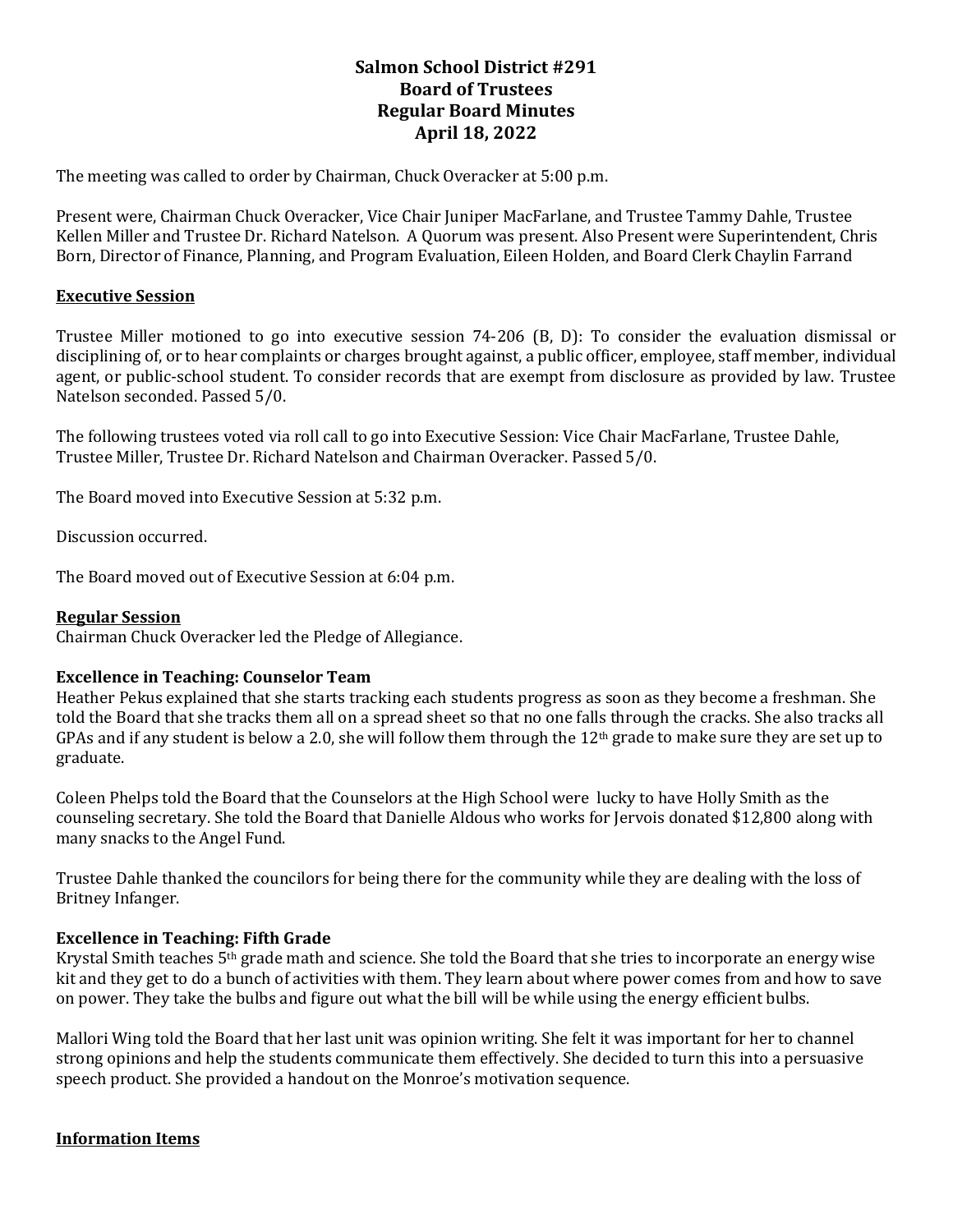### **Pioneer Elementary Administrator Report**

Principal Jill Patton reported that the Pioneer was in the middle of ISAT testing and that there had only been a few little glitches on the iPads. She went over some of the things going on within the school and listed the following:  $1<sup>st</sup>$ grade with Mrs. LaMoure was learning about economics, Earth Day and Mother's Day were coming up, Mrs. McKinney's class was becoming a dojo class, this helps kids focus. The pioneer is getting ready for concerts at the SJSHS soon. Jill Patton told the Board that the school would start walking on the continental divide.

### **Salmon Junior Senior High School Administrators Report**

Principal Russ Bradshaw thanked Coleen and Heather for all that they do. He also thanked Dustin Pace and John Anderson. He told the Board that the play was amazing. Mr. Anderson just got back from New York. He did a wonderful job and represented Salmon well. Bradshaw also reported that the SJSHS is in the middle of ISAT testing. He listed off all the sports that were going on that week including Golf on Wednesday and Trak on Thursday along with Prom on Saturday.

## **Director of Finance, Planning, and Program Evaluation Report**

Eileen Holden reported that she and Superintendent Born attended the Road Show. She went over several of the bills that were mentioned during the Road Show and explained what it meant for reporting and tracking on purchases. She mentioned the new requirement for teachers to have training on dyslexia. Director Holden told the Board that the insurance increase was going to be 9.8% for the upcoming year and will cost the District around \$60,000. She also told the Board that if SSD wanted to move to the state plan it would cost the District around \$385,000 after what the state is going to provide to the schools. After the initial buy in the District would have to maintain \$1,187,500 assuming the cost does not increase.

### **Superintendent's Report**

Superintendent Born reported that the Road Show was quite frustrating and punitive to the small districts. He asked the Board to keep in mind that the District Office only has 2.5 employees to deal with all the new stuff plus what they did before that. He told the Board that because of this he proposed that the sate create a job for a liaison for the small districts.

Superintendent Born told the Board that everyone was excited to move over to the state plan but now it has become clear that very few districts can afford the buy in. He reported that the annual safety report came out. It was about the same as normal. We got nailed for extension cords in tripping areas. We also got dinged for paper on doors. The other one is in electrical rooms in all buildings they become storage rooms. It makes it so the electrical doors can't open properly. Robert, the inspector, is still looking at some things, the walls do not go all the way to the celling's inn the lynch center. Because it is a sprinklered building he wasn't sure if that was code.

Superintendent Born told the Board that interviews would start the following day for the counseling and K/8 positions that are open.

## **Performing Arts Center (John Anderson)**

John Anderson told the Board that the kids did amazing in New York and that the most thrilling part for him is seeing the students experience new things. For the 3<sup>rd</sup> time they won the award for schools who best represented their hometown.

John Anderson asked the Board to consider looking for funds to build or help build a performing arts center in salmon. He felt Salmon's student have outgrown their spaces. It is a shame that our students are being held back by our facilities.

**Public Input** No Public Input.

## **Action Items**

**Approve Agenda**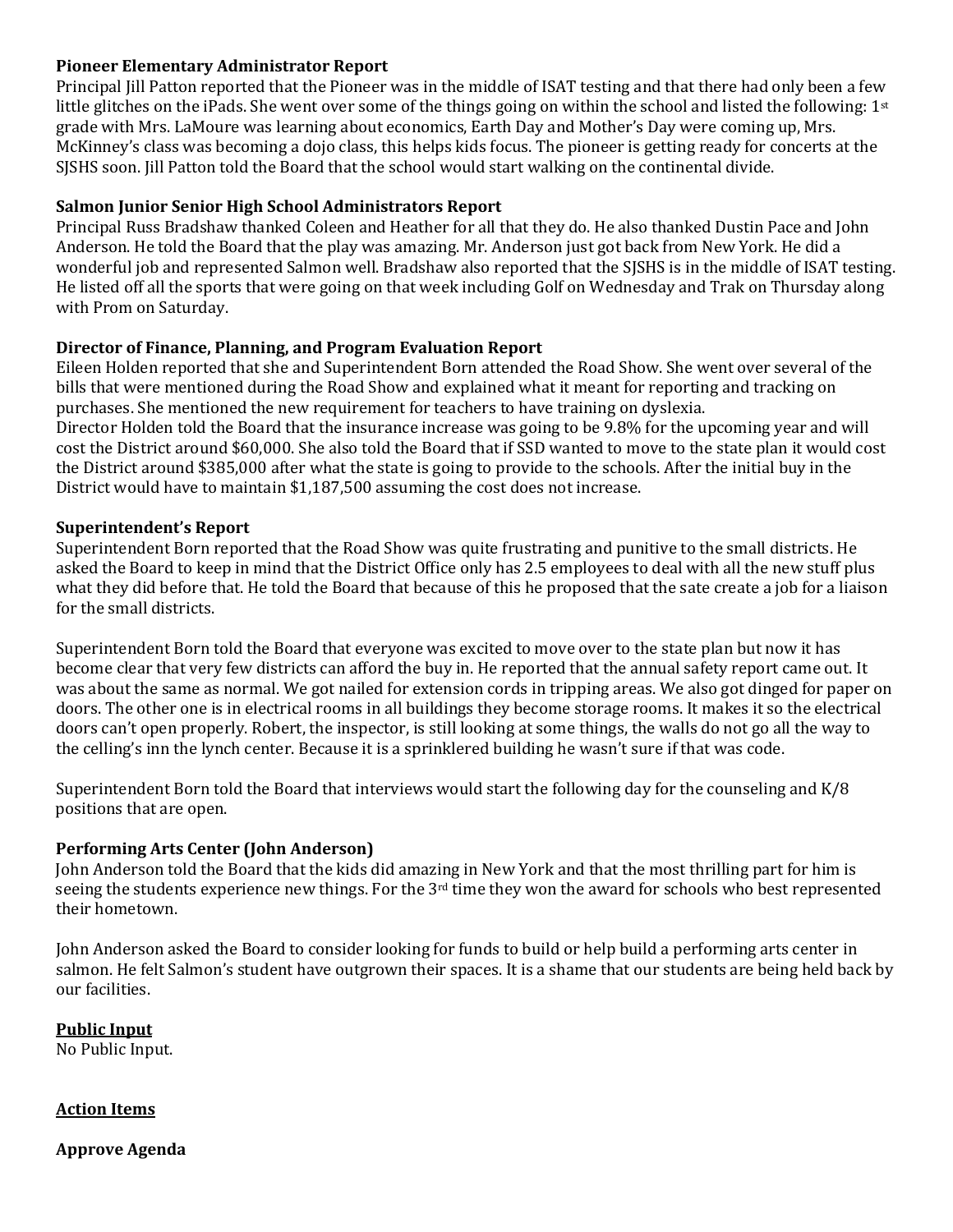Trustee Natelson motioned to approve the agenda for the April 18, 2022, regular board meeting. Trustee Dahle seconded. Passed 5/0.

## **Consent Agenda**

- 1. Meeting minutes of March 21st, and March 22, 2022
- 2. Treasurer's Report
- 3. Accounts Payable March 2022
- 4. Personnel Recommendations

Trustee Miller motioned to approve the consent agenda. Trustee Natelson seconded. Passed 5/0.

## **Golf Fundraiser**

Brett Dickerson thanked the Board for all they do. He asked the Board to approve the Long Drive Marshmallow drive fundraiser.

Trustee Natelson motioned to approve the Marshmallow drive fundraiser. Trustee Miller seconded. Passed 5/0.

## **Early Graduation (Student A)**

Trustee Natelson motioned to approve the request for early graduation. Trustee Dahle seconded. Passed 5/0.

### **Emergency Closure Day**

Trustee MacFarlane motioned to approve the emergency closure day for April 12, 2022. Trustee Miller seconded. Passed 5/0.

## **Extend Propane Contract**

Superintendent Born told the Board that the District has a 2-year contract and then the to have a 2-year extension. It is always cost-plus delivery fee. It is 1.47 a gal now.

Trustee Natelson motioned to approve the extension of the propane contract. Trustee Miller seconded. Passed 5/0.

## **Teacher Contracts**

Trustee Miller motioned to approve the request to send out tentative teacher contracts on the condition of completion of successful evaluation. Trustee Natelson seconded. Passed 5/0.

### **SB1404**

Director Eileen told the Board that Senate Bill 1404 allocated \$1000 per FTE for this year. Because of how FTE works a teacher is 1 FTE, but a Paraprofessional is not a full FTE because they are not certified. That means that very few of our staff are a full FTE. She presented a proposal that the District bring everyone up to that \$1000. It will cost the District about \$33,000 out of ESSER funds.

Trustee Dahle motioned to approve the request to use ESSER funds to cover the difference of SB1404. Trustee Miller seconded. Passed 5/0.

## **Superintendent Contract**

Trustee Natelson motioned to approve the Superintendent Contract. Trustee Dahle seconded. Passed 5/0.

## **New Banking Account**

Trustee MacFarlane motioned to approve the band account with Zions Bank. Trustee Miller seconded. Passed 5/0.

## **Reopening Plan**

Trustee Natelson motioned to approve the reopening plan for the 2022-2023 school year. Trustee Miller seconded. Passed 5/0.

## **Proposed Policy Changes, Second Reading: 4210P, 5740F (Third Reading)**

Trustee Natelson motioned to approve the third reading of policies 4210P, and 5740F. Trustee Miller seconded. Passed 5/0.